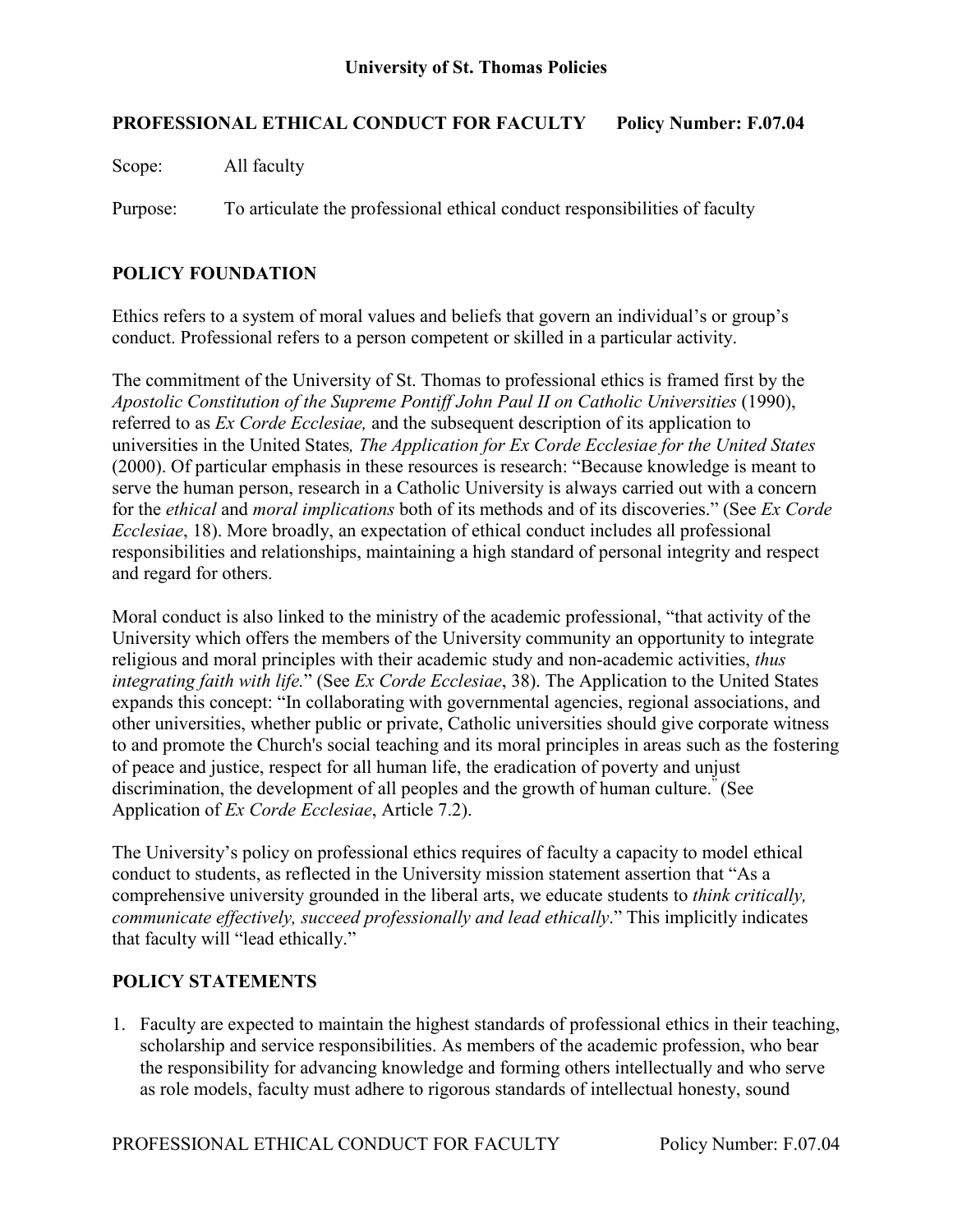## **University of St. Thomas Policies**

judgment, fairness and restraint in practicing their disciplines and in dealing with students, colleagues and the community. Every member of the faculty has the right to be treated fairly, courteously, and professionally by students, colleagues and all members of the University administration, protected from arbitrary or capricious actions by any persons. Concurrently, they are responsible for treating others at all times with comparable fairness, courtesy and professional ethical conduct.

- 2. As teachers, faculty are responsible for encouraging the pursuit of learning and truth among their students, holding before them the highest scholarly standards of their discipline and adhering faithfully to their role as intellectual guides and advisors. They must demonstrate respect for students' dignity as persons and be particularly respectful of the confidential nature of the relationship between student and faculty member. Faculty must make every reasonable effort to foster honest academic conduct among their students. They must take care to treat all students with fairness and impartiality, to protect the students' academic freedom, to assure that their grading procedures reflect their students' true merit, and to make their academic expectations reasonable and explicit in each course.
- 3. It is the responsibility of the faculty to refrain from violating the dignity, trust and rights of those whom they serve. Because of the potential for exploitation, abuse or the appearance of abuse, implicit conflict of interest, and the inherent differential in power and authority, faculty are required to respect the human dignity of each student by avoiding intimate or sexual relationships. Truth and respect, indispensable to the well-being of the University, are violated when faculty engage in intimate or sexual relationships, with students, even if those relationships are consensual. Intimate and sexual relationships between faculty and students are prohibited. Sexual harassment and exploitation of students are prohibited as serious breaches of professional ethics with consequences as detailed in the University's policy on Sexual Misconduct and Sexual Assault G.02.06.
- 4. As colleagues, faculty have obligations that derive from membership in the community of scholars. They are therefore required to respect and defend the academic freedom of associates and abide by the University's policy on academic freedom. In the exchange of criticism and ideas, they must show due civility and respect for the opinions of others. They must acknowledge their academic debts and strive to be objective in their professional judgment of colleagues. They must accept their share of faculty responsibilities for collegial governance by their service on task forces, special projects, councils and committees, participating in a respectful and responsible manner. In all their actions, faculty must, in their work together, consistently demonstrate respect for colleagues' dignity as persons.
- 5. As members of the University community, faculty seek above all to be effective teachers and scholars. They therefore agree to abide by University policies and procedures, including those governing outside employment. When considering the interruption or termination of service, recognizing the effect of this decision upon the University, they will give due written notice of their intentions. They have the responsibility to comply with all confidentiality requirements imposed by law or by University policy.